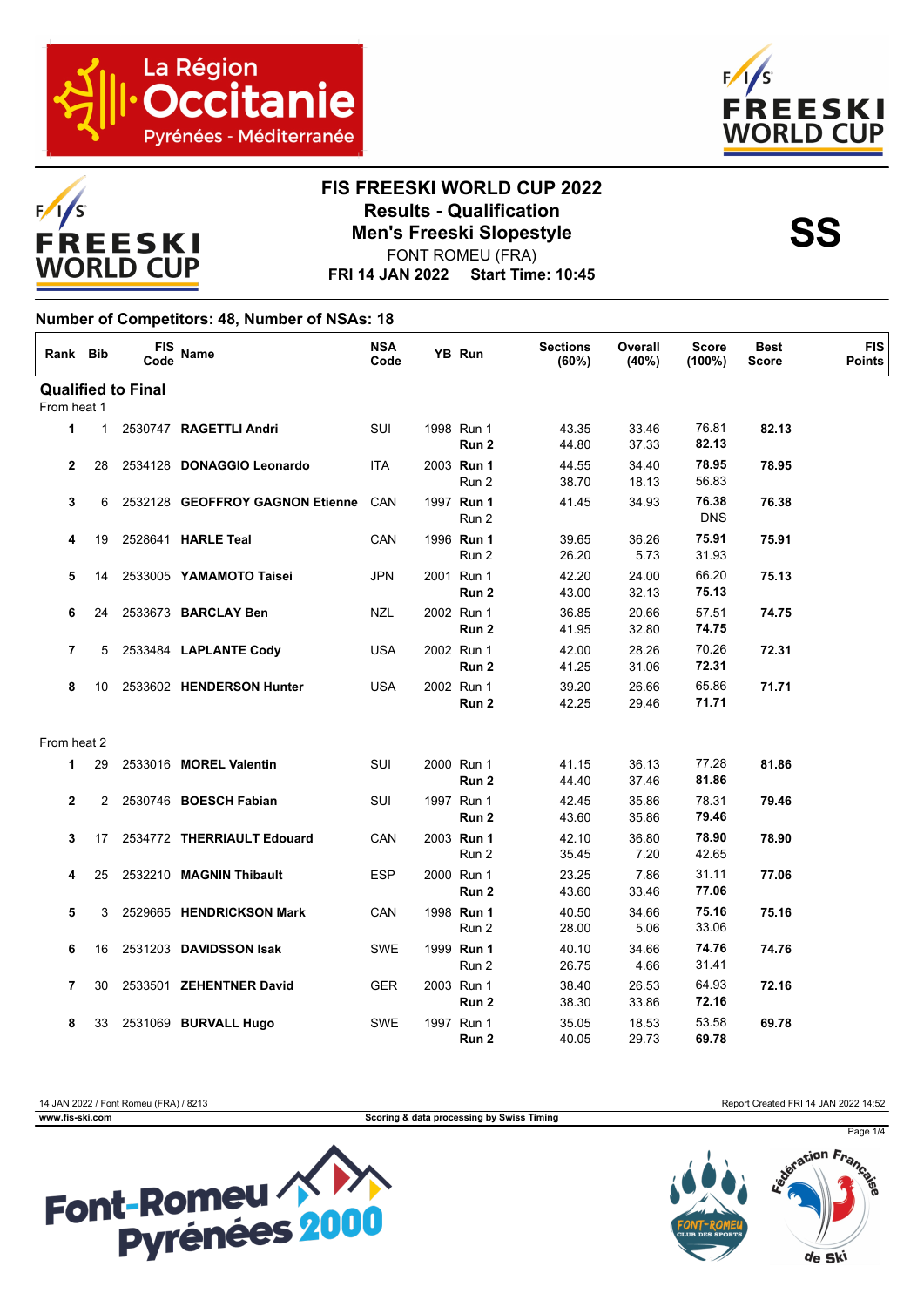





# **FIS FREESKI WORLD CUP 2022 Results - Qualification<br>
Men's Freeski Slopestyle<br>
FONT POMELL(EPA)**

**FRI 14 JAN 2022 Start Time: 10:45** FONT ROMEU (FRA)

| Rank Bib             |    | <b>FIS</b><br>Code                    | Name                             | <b>NSA</b><br>Code | YB Run                                    | <b>Sections</b><br>(60%) | Overall<br>(40%) | <b>Score</b><br>$(100\%)$ | <b>Best</b><br><b>Score</b>          | <b>FIS</b><br><b>Points</b> |
|----------------------|----|---------------------------------------|----------------------------------|--------------------|-------------------------------------------|--------------------------|------------------|---------------------------|--------------------------------------|-----------------------------|
| <b>Not Qualified</b> |    |                                       |                                  |                    |                                           |                          |                  |                           |                                      |                             |
| 17                   | 9  |                                       | 2528623 ADELISSE Antoine         | <b>FRA</b>         | 1996 Run 1<br>Run 2                       | 42.95<br>40.05           | 25.06<br>19.86   | 68.01<br>59.91            | 68.01                                |                             |
| 18                   | 18 |                                       | 2532083 STEVENSON Ryan           | <b>USA</b>         | 2000 Run 1<br>Run 2                       | 38.30<br>8.95            | 25.86<br>1.06    | 64.16<br>10.01            | 64.16                                |                             |
| 19                   | 12 |                                       | 2532989 WILI Colin               | SUI                | 1998 Run 1<br>Run 2                       | 39.95<br>36.70           | 23.33<br>24.40   | 63.28<br>61.10            | 63.28                                |                             |
| 20                   | 26 |                                       | 2532425 BAUMGARTNER Samuel       | <b>AUT</b>         | 1997 Run 1<br>Run 2                       | 38.55<br>26.70           | 24.40<br>10.93   | 62.95<br>37.63            | 62.95                                |                             |
| 21                   | 31 |                                       | 2533054 FUJII Gen                | <b>JPN</b>         | 2001 Run 1<br>Run 2                       | 41.50<br>24.50           | 18.66<br>3.20    | 60.16<br>27.70            | 60.16                                |                             |
| 22                   | 23 |                                       | 2534250 BACHER Daniel            | AUT                | 2004 Run 1<br>Run 2                       | 16.05<br>40.65           | 0.53<br>17.33    | 16.58<br>57.98            | 57.98                                |                             |
| 23                   | 8  |                                       | 2533067 LLISO Javier             | ESP                | 1997 Run 1<br>Run 2                       | 29.70<br>40.20           | 2.66<br>16.66    | 32.36<br>56.86            | 56.86                                |                             |
| 24                   | 15 |                                       | 2532689 McCORMICK Chris          | GBR                | 1998 Run 1<br>Run 2                       | 40.40<br>38.85           | 16.00<br>14.13   | 56.40<br>52.98            | 56.40                                |                             |
| 25                   | 36 |                                       | 2532250 SAETEROEY Eirik          | <b>NOR</b>         | 1997 Run 1<br>Run 2                       | 35.55<br>37.45           | 18.13<br>18.00   | 53.68<br>55.45            | 55.45                                |                             |
| 26                   | 41 |                                       | 2534216 GHISLENI Alexis          | <b>FRA</b>         | 2003 Run 1<br>Run 2                       | 17.85<br>35.75           | 1.60<br>14.53    | 19.45<br>50.28            | 50.28                                |                             |
| 27                   | 39 |                                       | 2534480 OLSEN Anders Holsve      | <b>NOR</b>         | 2002 Run 1<br>Run 2                       | 29.20<br>25.80           | 20.93<br>8.40    | 50.13<br>34.20            | 50.13                                |                             |
| 28                   | 48 |                                       | 2534609 HERRANZ Andreas          | <b>FRA</b>         | 2002 Run 1<br>Run 2                       | 4.75<br>31.60            | 1.06<br>18.13    | 5.81<br>49.73             | 49.73                                |                             |
| 29                   | 52 |                                       | 2532796 THEBAUD Nathan           | <b>FRA</b>         | 2000 Run 1<br>Run 2                       | 28.80<br>33.10           | 14.26<br>15.06   | 43.06<br>48.16            | 48.16                                |                             |
| 30                   | 35 |                                       | 2531477 MULENDEEV Dmitrii        | <b>RUS</b>         | 1996 Run 1<br>Run 2                       | 28.05<br>28.15           | 19.06<br>15.46   | 47.11<br>43.61            | 47.11                                |                             |
| 31                   | 43 |                                       | 2534502 PARKER John              | HKG                | 2001 Run 1<br>Run 2                       | 28.55<br>33.80           | 9.73<br>11.20    | 38.28<br>45.00            | 45.00                                |                             |
| 32                   | 50 |                                       | 2534217 GOMIS Kaditane           | <b>FRA</b>         | 2002 Run 1<br>Run 2                       | 24.10<br>29.10           | 3.60<br>13.33    | 27.70<br>42.43            | 42.43                                |                             |
| 33                   | 38 |                                       | 2533023 VAUDAUX Adrien           | SUI                | 2001 Run 1<br>Run 2                       | 32.55<br>7.10            | 5.06<br>0.40     | 37.61<br>7.50             | 37.61                                |                             |
| 34                   | 40 |                                       | 2533299 JOHNSON Bailey           | AUS                | 1998 Run 1<br>Run 2                       | 28.20<br>12.90           | 7.06<br>1.46     | 35.26<br>14.36            | 35.26                                |                             |
| 35                   | 20 |                                       | 2532391 KAUPANG Mikkel Brusletto | <b>NOR</b>         | 1999 Run 1<br>Run 2                       | 29.60<br>30.75           | 1.86<br>3.20     | 31.46<br>33.95            | 33.95                                |                             |
| www.fis-ski.com      |    | 14 JAN 2022 / Font Romeu (FRA) / 8213 |                                  |                    | Scoring & data processing by Swiss Timing |                          |                  |                           | Report Created FRI 14 JAN 2022 14:52 |                             |

**Scoring & data processing by Swiss Timing** 

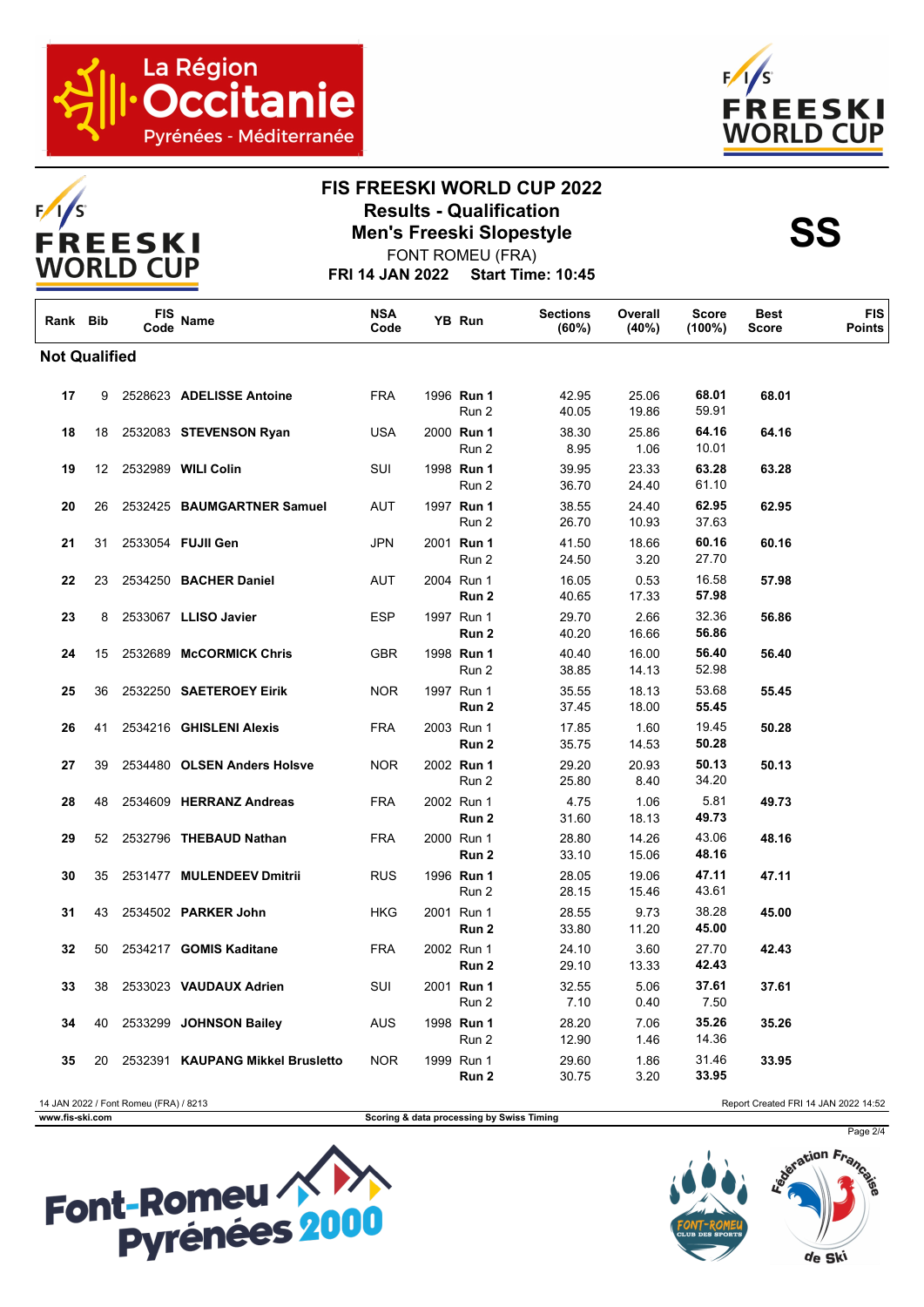



## **FIS FREESKI WORLD CUP 2022 Results - Qualification<br>
Men's Freeski Slopestyle<br>
FONT POMELL(EPA)** FONT ROMEU (FRA)

**FRI 14 JAN 2022 Start Time: 10:45**

| Rank Bib |     | <b>FIS</b><br>Code | Name                        | <b>NSA</b><br>Code | YB Run              | <b>Sections</b><br>$(60\%)$ | Overall<br>(40%) | <b>Score</b><br>$(100\%)$ | <b>Best</b><br><b>Score</b> | <b>FIS</b><br><b>Points</b> |
|----------|-----|--------------------|-----------------------------|--------------------|---------------------|-----------------------------|------------------|---------------------------|-----------------------------|-----------------------------|
| 36       | 46  |                    | 2532005 WADDELL Cameron     | <b>AUS</b>         | 1999 Run 1<br>Run 2 | 26.40<br>0.65               | 6.80<br>0.40     | 33.20<br>1.05             | 33.20                       |                             |
| 37       | 47  |                    | 2535603 HE Jinbo            | <b>CHN</b>         | 2005 Run 1<br>Run 2 | 0.80<br>28.50               | 0.53<br>2.93     | 1.33<br>31.43             | 31.43                       |                             |
| 38       | 49  |                    | 2535348 <b>ZHANG Shihao</b> | <b>CHN</b>         | 2003 Run 1<br>Run 2 | 20.20<br>4.40               | 8.40<br>0.66     | 28.60<br>5.06             | 28.60                       |                             |
| 39       | 45  |                    | 2532476 KOVALENKO Orest     | <b>UKR</b>         | 2002 Run 1<br>Run 2 | 20.20<br>18.95              | 3.73<br>4.66     | 23.93<br>23.61            | 23.93                       |                             |
| 40       | 42  |                    | 2533104 BRANJONNEAU Owen    | <b>FRA</b>         | 2001 Run 1<br>Run 2 | 17.95<br>8.55               | 5.33<br>1.73     | 23.28<br>10.28            | 23.28                       |                             |
| 41       | 37  |                    | 2533220 MAHARAVO Vincent    | <b>FRA</b>         | 1997 Run 1<br>Run 2 | 14.50<br>14.60              | 1.33<br>1.86     | 15.83<br>16.46            | 16.46                       |                             |
| 42       | 32  |                    | 2533545 PECQUEUR COL Nathan | <b>FRA</b>         | 2001 Run 1<br>Run 2 | 6.45<br>0.50                | 1.60<br>0.40     | 8.05<br>0.90              | 8.05                        |                             |
| 43       | 53  |                    | 2535095 MA Yusen            | <b>CHN</b>         | 2002 Run 1<br>Run 2 | 0.25<br>5.40                | 0.40<br>1.73     | 0.65<br>7.13              | 7.13                        |                             |
| 44       | 22  |                    | 2532480 RAICH Peter         | <b>USA</b>         | 2000 Run 1<br>Run 2 | 0.40                        | 0.40             | 0.80<br><b>DNS</b>        | 0.80                        |                             |
|          | 44  |                    | 2533867 CAILLET Julian      | <b>FRA</b>         | 1999 Run 1<br>Run 2 |                             |                  | <b>DNS</b><br><b>DNS</b>  | <b>DNS</b>                  |                             |
|          | 27. |                    | 2532451 RUDIGIER Hannes     | <b>AUT</b>         | 2000 Run 1<br>Run 2 |                             |                  | <b>DNS</b><br><b>DNS</b>  | <b>DNS</b>                  |                             |
|          | 11  |                    | 2530293 BORM William        | <b>USA</b>         | 1997 Run 1<br>Run 2 |                             |                  | <b>DNS</b><br><b>DNS</b>  | <b>DNS</b>                  |                             |
|          | 7   |                    | 2530165 HARLAUT Henrik      | <b>SWE</b>         | 1991 Run 1<br>Run 2 |                             |                  | <b>DNS</b><br><b>DNS</b>  | <b>DNS</b>                  |                             |



14 JAN 2022 / Font Romeu (FRA) / 8213 Report Created FRI 14 JAN 2022 14:52